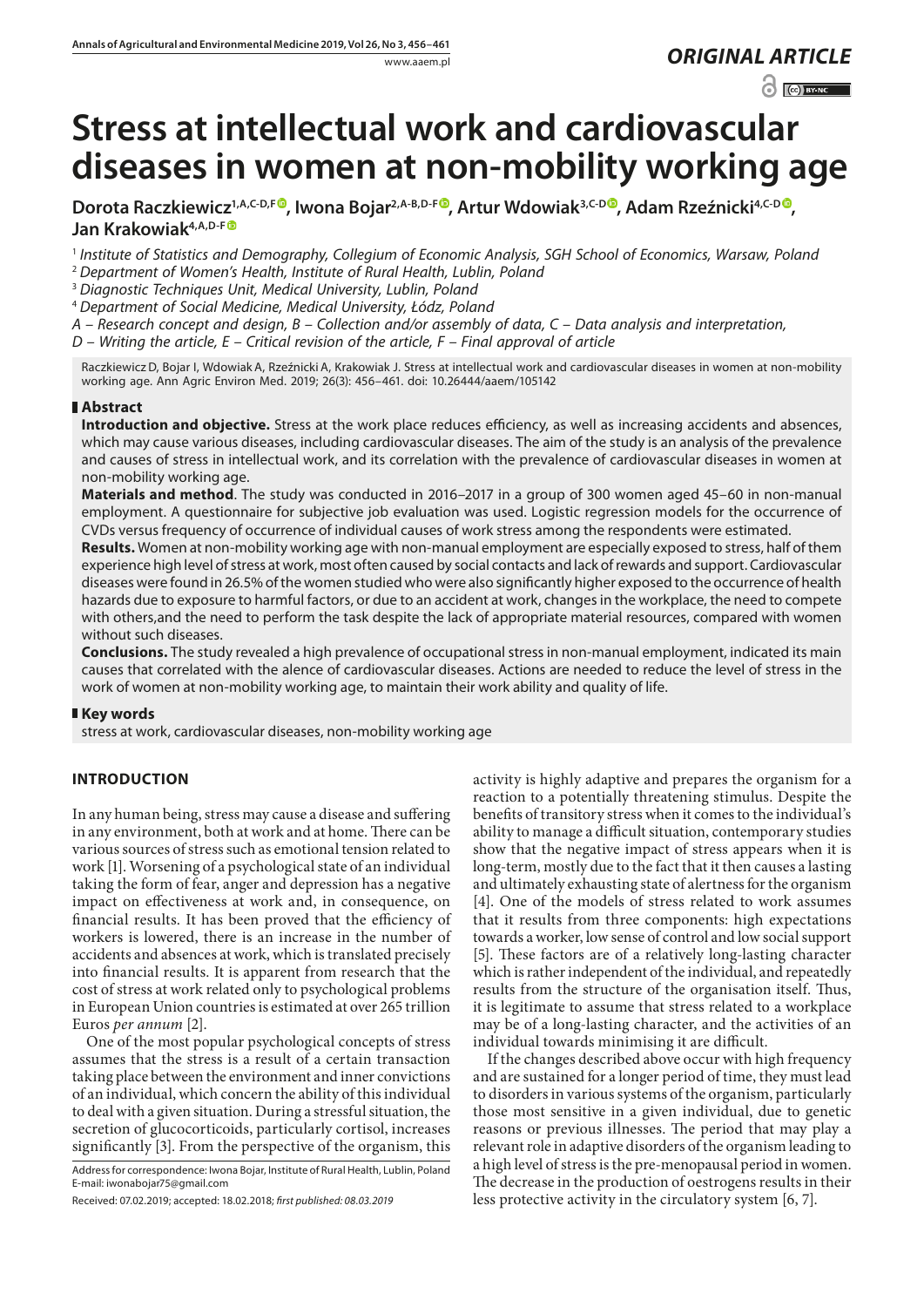Dorota Raczkiewicz, Iwona Bojar, Artur Wdowiak, Adam Rzeźnicki, Jan Krakowiak . Stress at intellectual work and cardiovascular diseases in women at non-mobility…

Epidemiological research during the last 20 years has shown that cardiovascular diseases (CVDs) are the most common causes of demise in Poland. Around 50% of all deaths are caused by these diseases, and the leading role is played by ischemic heart disease and hypertension. This translates to a huge economic burden caused by the constantly increasing expenditure needs that are related to healthcare and costs related to absenteeism. One of the risk factors of the adverse changes in the circulatory system is exposure to stress. There have been many studies that presented exposure to stress related to work, finance, or a family situation, significantly increases the risk of occurrence of cardiovascular diseases. Additionally, attention has been paid to the higher risk of health consequences in women exposed to stress as opposed to men [8, 9]. Although the main emphasis in the study was placed on the aetiology of cardiovascular diseases, there is evidence that transfers the weight of the role of stress in the progress of an illness in people endangered with CVDs, and those who have previous incidences of such an illness [10].

The aim of the article is to study the frequency of occurrence and reasons for stress while performing mental work, and its relation to the frequency of occurrence of CVDs in women at non-mobility working age, i.e. from 45 years of age to retirement.

#### **MATERIALS AND METHOD**

The study was conducted in 2016–2017. Women who qualified for the study were at non-mobility working age, i.e. aged 45 – 60, who were all employed as mental workers in the Lublin Province in Eastern Poland. Socio-demographic data, as well as information concerning the occurrence of CVDs and the stress at work test were collected using a survey.

Two groups of women were distinguished, one with CVDs, 76 (26.5%) and one without CVDs (211, i.e. 73.5%). Among the respondents with CVDs, 67 (23.3%) of the total number suffered from hypertension, eight (2.8%) had a coronary disease and 5 (1.7%) of the total number had some other kind of a cardiovascular disease. Three of the respondents had both hypertension and a coronary disease.

Informed consent for participation in the study was obtained from all the women. A similar consent for the study was obtained from the Ethical Commission at the Institute of Rural Health in Lublin, Poland.

In order to evaluate stress at work, a questionnaire for subjective job evaluation was used [11] which is a universal tool applied regardless of the post held or duties performer, it is also standardized with Polish norms. It serves to recognize stressful work features and people whose health is exposed to excess stress. The mutual aim is primary prevention, i.e. removing causes of stress from the workplace.

A questionnaire for subjective job evaluation comprises of 64 statements which describe various work features. The respondent marks the level of onerousness of each feature using a 5-step scale:

1) the feature does not occur, does not concern my workplace;

- 2)the feature occurs but does not bother me nor does it irritate me;
- 3)it irritates me or bothers me sometimes;
- 4)it irritates or bothers me quite often;
- 5)it constantly irritates me at work, I even get irritated because of that at home.

On this basis, a global index of stress (low, medium or high) is calculated as well as 10 causes of stress at work.

**Statistical analysis.** Statistical analysis of data was performed in SPPS statistical software. For qualitative variables, such as level of education, place of residence, marital status, global stress index, 10 groups of causes, the absolute numbers (number of occurrences of individual variants, features (n) and percentages (ratio of the number of individuals in a given variant of a feature to the sample size expressed in %) were calculated. For age and the frequency of stress causes at workplace, arithmetic means (M) and standard deviations (SD) were calculated.

Qualitative features were compared between women with and without CVDs using a square chi test, whereas quantitative features using the t test of the difference between two means in independent samples, was applied. Logistic regression models for the occurrence of CVDs versus frequency of occurrence of individual causes of work stress among the respondents were estimated. The Tables also show the odds ratios. The value of p<0.05 was considered as a significant difference.

#### **RESULTS**

The respondents with CVDs were, on average, 53.5 ±4.4 years old and those without CVDs, on average, were 52.6±4.5 years old. There were no significant differences between women with and without CVDs regarding age, level of education, place of residence and marital status (p>0.05) (Tab. 1).

A high level of stress was found in about half of the respondents (49.3% without CVDs and 47.4% with CVDs). Medium level of stress was presented by about a third of the respondents, whereas low in 17.5% of the respondents without CVDs and in 15.8% with CVDs (Tab. 2). General stress level at work did not differ significantly between women with and without CVDs (p>0.05).

The most frequent causes of stress in the respondents, both with and without CVDs, were social contacts and lack of rewards and support (about 50% of respondents), slightly less frequent were a sense of psychological burden related to the complexity of the work, and a sense of insecurity caused by the organization of work (about 40% of respondents), which was followed by even more rare factors – no control and a sense of responsibility (about every third examined woman), with the rarest being physical onerousness, a sense of danger and unpleasant working conditions (fewer than 20% of the respondents) (Fig. 1). There were no significant differences between women with and without CVDs regarding the ten causes of stress in a workplace (p>0.05).

Stress at work most frequently concerned the fact that the respondents could not stop thinking about work, they had too many duties to perform, they were treated unfairly and were underappreciated at work, could not rely on their bosses, they had a feeling of insecurity, they had to go from one task to another, they were surprised by their tasks, they were expected to work under time pressure, there were changes at the workplace, they had to arrive and leave work at a certain time (average stress level above 2) (Tab. 3).

The odds of CVDs occurrence was evaluated considering the frequency of stress occurrence at workplaces of the respondents (Tab. 3). Women who were more often stressed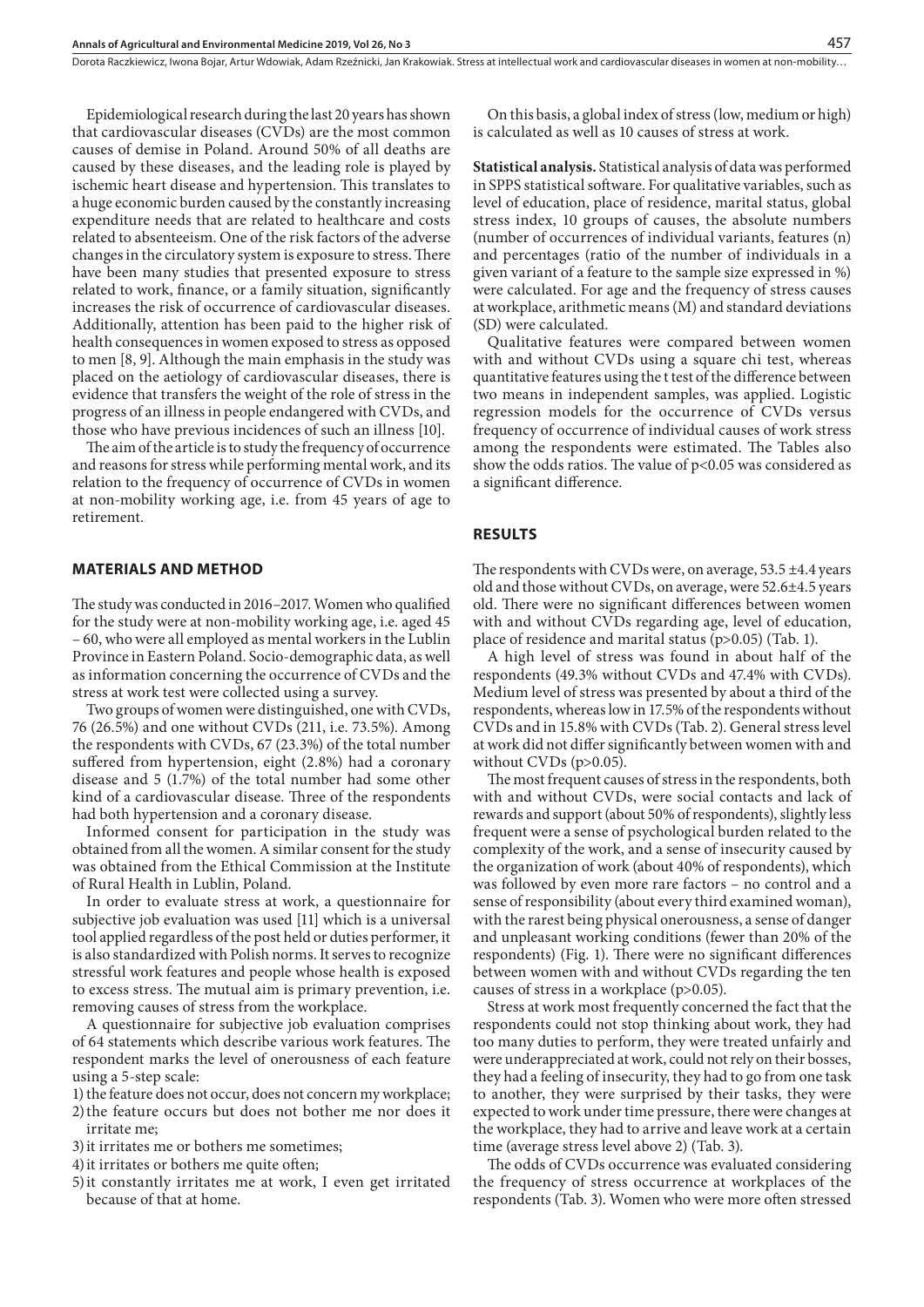Dorota Raczkiewicz, Iwona Bojar, Artur Wdowiak, Adam Rzeźnicki, Jan Krakowiak . Stress at intellectual work and cardiovascular diseases in women at non-mobility…

| Variable              |                                            |            |                 |                    | Significance of differences |       |
|-----------------------|--------------------------------------------|------------|-----------------|--------------------|-----------------------------|-------|
|                       | Categories                                 | Parameter  | Women with CVDs | Women without CVDs | test                        | p     |
| Age                   | Years(?)                                   | $M \pm SD$ | $53.5 \pm 4.4$  | $52.6 \pm 4.5$     | $t = 1.559$                 | 0.120 |
| Level of education    | primary                                    |            | 0(0.0)          | 1(0.5)             | $x^2 = 3.104$               | 0.376 |
|                       | basic vocational                           |            | 5(6.6)          | 6(2.8)             |                             |       |
|                       | high school                                | n (%)      | 26 (34.2)       | 64 (30.3)          |                             |       |
|                       | university                                 |            | 45 (59.2)       | 140 (66.4)         |                             |       |
| Place of residence    | a big city (over 100 thousand citizens)    |            | 56 (73.7)       | 126 (59.7)         | $x^2 = 5.379$               | 0.068 |
|                       | a small city (up to 100 thousand citizens) | $n$ (%)    | 9(11.8)         | 48 (22.7)          |                             |       |
|                       | village                                    |            | 11(14.5)        | 37 (17.5)          |                             |       |
| <b>Marital status</b> | married                                    |            | 53 (69.7)       | 167 (79.1)         | $x^2=6.237$                 | 0.182 |
|                       | single                                     |            | 10(13.2)        | 11(5.2)            |                             |       |
|                       | divorced                                   | $n$ (%)    | 9(11.8)         | 19(9.0)            |                             |       |
|                       | widows                                     |            | 3(3.9)          | 9(4.3)             |                             |       |
|                       | separated                                  |            | 1(1.3)          | 5(2.4)             |                             |       |

**Table 1.** Characteristics of the respondents

**Table 2.** Global results of stress evaluation in respondents

| Level of<br>stress | Parameter | Women<br>with CVDs | Women<br>without CVDs | Significance of differences |       |  |
|--------------------|-----------|--------------------|-----------------------|-----------------------------|-------|--|
|                    |           |                    |                       | $x^2$                       | р     |  |
| low                |           | 12(15.8)           | 37 (17.5)             |                             |       |  |
| medium             | n(%)      | 28 (36.8)          | 70 (33.2)             | 0.362                       | 0.834 |  |
| high               |           | 36 (47.4)          | 104 (49.3)            |                             |       |  |



**Figure 1.** Groups of causes of stress at work in the respondents

by the occurrence of health hazard due to being exposed to harmful substances or because of an accident at work, were more likely to develop cardiovascular diseases by 35.0%, on average. Women who were more frequently stressed by changes at workplaces were more likely to develop such diseases by 23.2%, on average. Women who were stressed by the fact that they had to perform their duties despite having no material means to do so (such as tools, materials, money, etc.) were more likely to develop CVDs by 27.3%, on average.

Women who were more stressed by the necessity to compete with others had a chance of developing such a disease greater by 25.2%, on average.

#### **DISCUSSION**

Since the majority of people at productive age spend about half of their working day at a workplace, it plays a great role in promoting health and well-being. There are various national and international bodies which are responsible for providing safety and hygiene of work, with particular emphasis placed on identifying physical, chemical and biological hazards. It happens more and more often that attention is paid to the psycho-social aspects of a workplace, particularly to stress at a workplace.

Results of research show that stress as a risk factor for the circulatory system may have a greater importance for women rather than men [12]. Thus, any activities aimed at reducing the exposure to stress in women at their workplaces are of particular significance, and may contribute to lowering morbidity related to the circulatory system in the whole population.

The results of analyses of the presented study show that stress accompanied most of the respondents at their work. In over a half of them a high level of stress was discovered, whereas in every third of the respondents the stress level was established as medium. It was also observed that a number of stress factors at a workplace made a significant contribution to the development of cardiovascular diseases in the respondents. The stressors that most significantly increased the risk of CVDs occurrence were as follows: regular changes in the manner and technique of performing tasks, performing a task despite the lack of appropriate material means (tools, materials, money, etc.), persistent sense of risk of losing a job, and health hazard resulting from being exposed to harmful factors at a workplace or from an accident at work. The listed factors increased the risk of CVDs occurrence in the respondents by over 23%, over 27%, almost 31% and 35%, respectively.

The obtained results are consistent with those described in international literature, where it is estimated that the risk of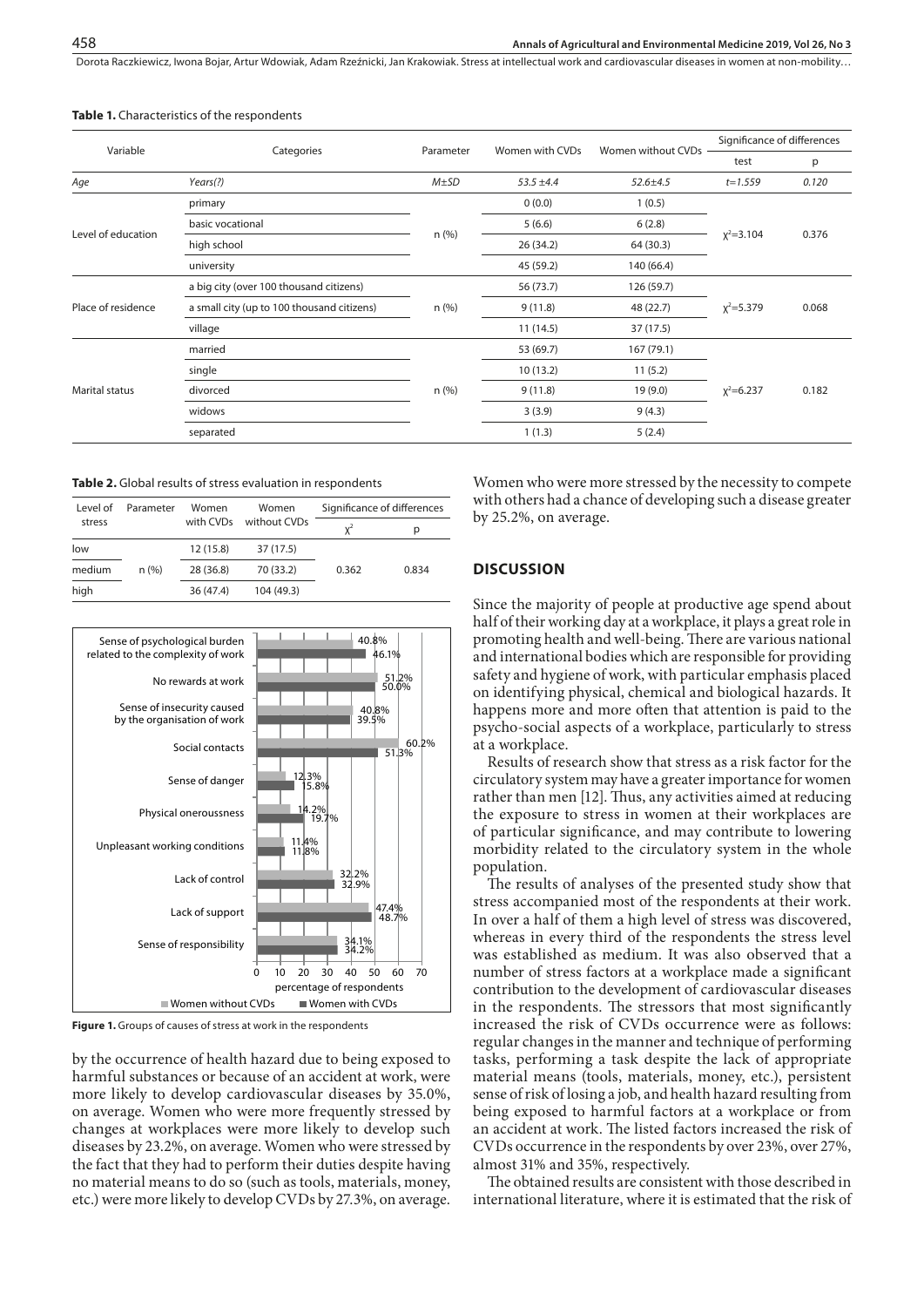# **Annals of Agricultural and Environmental Medicine 2019, Vol 26, No 3**

Dorota Raczkiewicz, Iwona Bojar, Artur Wdowiak, Adam Rzeźnicki, Jan Krakowiak . Stress at intellectual work and cardiovascular diseases in women at non-mobility…

| Factor                                                                | Reasons of stress at workplace                                  |     | Women with CVDs |     | Women without CVDs | Significance of differences |       |
|-----------------------------------------------------------------------|-----------------------------------------------------------------|-----|-----------------|-----|--------------------|-----------------------------|-------|
|                                                                       |                                                                 |     | SD              | М   | SD                 | ΟR                          | р     |
| Sense of psychological<br>burden related to the<br>complexity of work | Experiencing internal conflicts                                 | 1.9 | 1.4             | 1.8 | 1.1                | 1.076                       | 0.499 |
|                                                                       | Taking work home                                                | 1.7 | 0.9             | 1.7 | 1.0                | 1.010                       | 0.940 |
|                                                                       | Can't stop thinking about work                                  | 2.5 | 1.2             | 2.3 | 1.1                | 1.124                       | 0.313 |
|                                                                       | Too many professional duties                                    | 2.1 | 1.1             | 2.1 | 1.2                | 0.995                       | 0.967 |
|                                                                       | Performing tasks poses difficulties                             | 1.9 | 1.0             | 1.8 | 1.0                | 1.113                       | 0.420 |
|                                                                       | Working overtime                                                | 1.4 | 0.8             | 1.4 | 0.9                | 1.063                       | 0.690 |
|                                                                       | Work has a negative influence on family life                    | 1.7 | 1.1             | 1.6 | 1.0                | 1.069                       | 0.588 |
|                                                                       | A sense of not performing a task                                | 2.0 | 1.1             | 1.9 | 1.1                | 1.080                       | 0.528 |
|                                                                       | Work pace not adjusted to the possibilities                     | 1.6 | 1.0             | 1.7 | 1.1                | 0.885                       | 0.358 |
|                                                                       | Low prestige of work                                            | 1.7 | 0.9             | 1.7 | 1.0                | 0.998                       | 0.988 |
|                                                                       | Not using their abilities, qualifications                       | 1.8 | 0.9             | 2.0 | 1.1                | 0.897                       | 0.392 |
|                                                                       | Treated unfairly                                                | 2.3 | 1.3             | 2.2 | 1.3                | 1.034                       | 0.743 |
|                                                                       | Whatever is done at work makes no sense                         | 1.6 | 1.1             | 1.5 | 0.9                | 1.140                       | 0.327 |
| No rewards at work                                                    | Can't rely on the boss for their support                        | 2.1 | 1.4             | 2.1 | 1.2                | 1.003                       | 0.980 |
|                                                                       | Underappreciated at work                                        | 2.3 | 1.3             | 2.2 | 1.3                | 1.065                       | 0.547 |
|                                                                       | Must perform duties despite the lack of means to do so          | 1.8 | 1.2             | 1.3 | 0.9                | 1.273                       | 0.048 |
|                                                                       | Has a sense of insecurity                                       | 2.2 | 1.2             | 2.1 | 1.1                | 1.106                       | 0.392 |
|                                                                       | Must go from task to task                                       | 2.3 | 1.0             | 2.2 | 0.9                | 0.943                       | 0.684 |
|                                                                       | Surprised by tasks                                              | 2.2 | 1.0             | 2.2 | 1.0                | 1.013                       | 0.921 |
|                                                                       | Imposed pace of work                                            | 1.7 | 0.8             | 1.9 | 1.0                | 0.810                       | 0.155 |
| Sense of insecurity<br>caused by the                                  | Rush required                                                   | 2.1 | 1.1             | 2.1 | 1.1                | 0.946                       | 0.652 |
| organisation of work                                                  | Time pressure – impossibility of exceeding deadlines            | 2.0 | 1.1             | 2.2 | 1.1                | 0.811                       | 0.103 |
|                                                                       | Work performed on impulses                                      | 1.7 | 0.9             | 1.8 | 1.1                | 0.914                       | 0.502 |
|                                                                       | Must reconcile many conflicts of interests                      | 2.0 | 1.2             | 1.9 | 1.0                | 1.127                       | 0.338 |
|                                                                       |                                                                 | 2.0 | 0.8             | 2.1 | 0.9                | 0.806                       | 0.197 |
|                                                                       | Performing complex mental tasks                                 | 2.4 |                 | 1.9 | 1.1                | 1.232                       | 0.049 |
|                                                                       | There were changes at workplace                                 |     | 1.2             |     |                    |                             |       |
| Social contacts                                                       | Competing with others                                           | 1.6 | 0.6             | 1.2 | 1.0                | 1.252                       | 0.047 |
|                                                                       | Necessity to co-operate with others                             | 1.8 | 0.8             | 2.0 | 0.8                | 0.720                       | 0.069 |
|                                                                       | Helping other people                                            | 1.7 | 0.7             | 1.8 | 0.8                | 0.910                       | 0.581 |
|                                                                       | Conflicts and animosities                                       | 1.7 | 1.1             | 1.8 | 1.0                | 0.886                       | 0.391 |
|                                                                       | Mistakes made lead to health and life hazard                    | 1.3 | 0.7             | 1.4 | 0.8                | 0.887                       | 0.510 |
| Sense of danger                                                       | Dangers resulting from harmful factors or accidents             | 1.8 | 1.0             | 1.3 | 0.8                | 1.350                       | 0.032 |
|                                                                       | Availability                                                    | 1.4 | 0.7             | 1.3 | 0.8                | 1.054                       | 0.757 |
|                                                                       | Multi-shift work                                                | 1.1 | 0.6             | 1.1 | 0.5                | 1.107                       | 0.680 |
|                                                                       | Great noise                                                     | 1.3 | 0.8             | 1.3 | 0.8                | 0.908                       | 0.599 |
| Physical onerousness                                                  | Poor lighting                                                   | 1.5 | 1.0             | 1.3 | 0.8                | 1.251                       | 0.125 |
|                                                                       | Confined space                                                  | 1.3 | 0.7             | 1.3 | 0.8                | 1.019                       | 0.915 |
|                                                                       | Inappropriate temperature                                       | 1.4 | 1.0             | 1.3 | 0.8                | 1.140                       | 0.371 |
| Unpleasant working                                                    | Stench                                                          | 1.2 | 0.6             | 1.1 | 0.5                | 1.190                       | 0.431 |
| conditions                                                            | Dampness                                                        | 1.1 | 0.5             | 1.1 | 0.4                | 1.183                       | 0.557 |
|                                                                       | Dirt                                                            | 1.1 | 0.5             | 1.3 | 0.8                | 0.794                       | 0.284 |
|                                                                       | Alertness required                                              | 2.0 | 1.0             | 2.0 | 1.0                | 0.983                       | 0.896 |
| Lack of control                                                       | Repeating the same activities                                   | 1.8 | 0.9             | 1.8 | 0.8                | 1.026                       | 0.871 |
|                                                                       | Must arriva and leave at a certain time                         | 2.1 | 0.8             | 2.0 | 0.7                | 1.058                       | 0.751 |
|                                                                       | Breaks that are scheduled                                       | 1.2 | 0.5             | 1.2 | 0.6                | 0.936                       | 0.776 |
| Lack of support                                                       | Absence causes disruption at work                               | 1.7 | 1.1             | 1.8 | 1.1                | 0.895                       | 0.381 |
|                                                                       | Work is performed alone                                         | 1.5 | 0.8             | 1.5 | 0.8                | 1.085                       | 0.609 |
|                                                                       | Can't count on colleagues for support                           | 1.8 | 1.0             | 1.7 | 1.0                | 1.047                       | 0.719 |
|                                                                       | No information about the correctness of the work performed      | 1.8 | 0.9             | 1.9 | 0.9                | 0.943                       | 0.684 |
|                                                                       | Financial responsibility                                        | 1.7 | 0.9             | 1.8 | 1.1                | 0.862                       | 0.290 |
| Sense of responsibility                                               | It is easy to make a mistake that would have grave consequences | 1.8 | 1.1             | 1.9 | 1.1                | 0.888                       | 0.354 |
|                                                                       | Work is planned in detail by supervisors                        | 1.7 | 0.7             | 1.7 | 0.9                | 1.017                       | 0.918 |

# **Table 3.** Stress level at workplaces of the respondents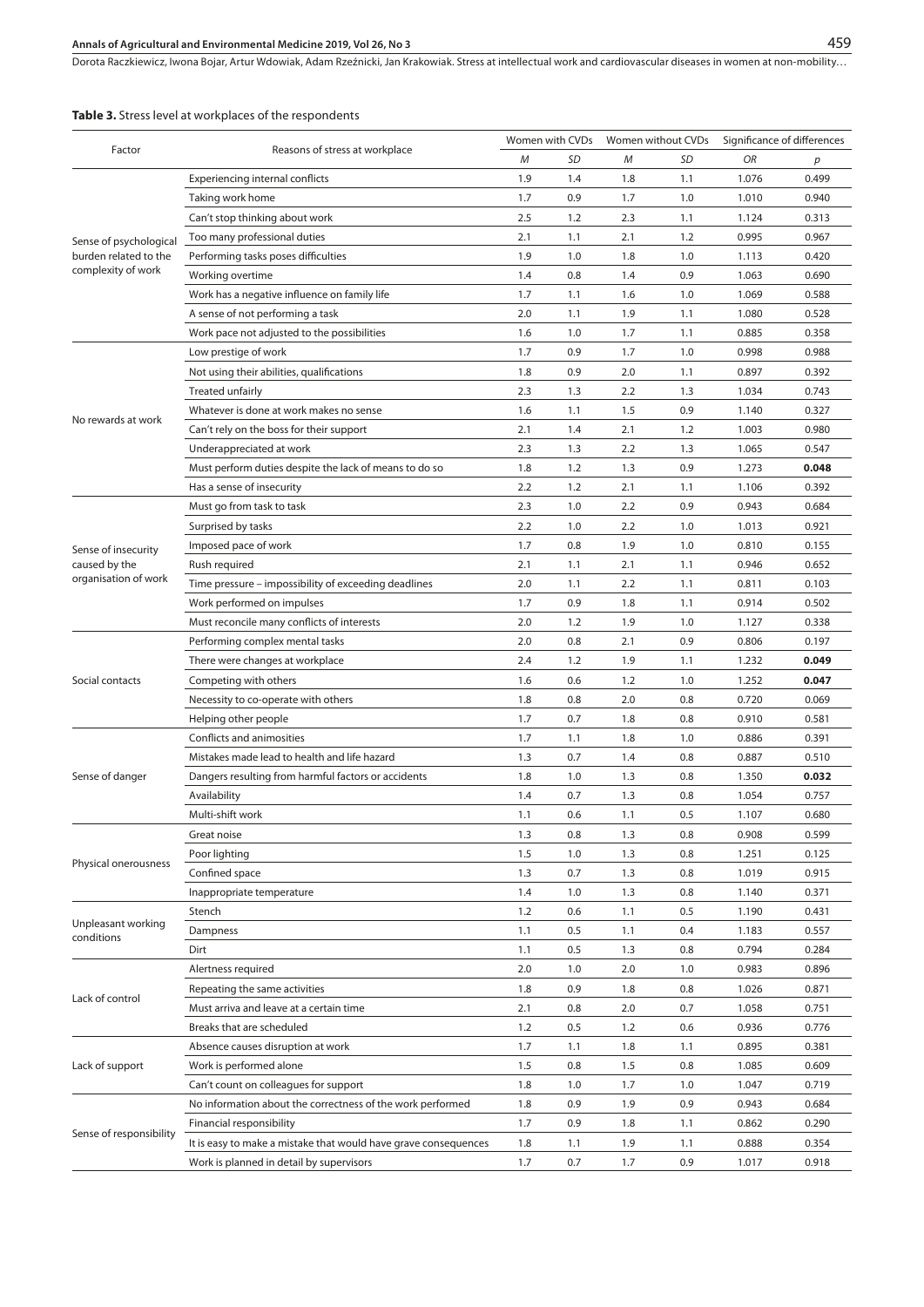CVDs occurrence is higher in workers exposed to stress at a workplace by about 10–40%, as opposed to workers among whom such a risk does not occur [13, 14, 15].

460

According to international research, stress at work does not only increase the risk of CVDs occurrence among workers, but – combined with low satisfaction from the performed work – is one of the main factors that decide about not returning to work after an illness [16, 17, 18, 19]. It also needs to be emphasized that cardiology rehabilitation programmes after an illness in people who are professionally active, does not include any educational elements devoted to the topic of managing stress at a workplace [20]. Also, the European Society of Cardiology draws attention to that fact of the importance for introducing educational programmes into the process of cardiology rehabilitation is [21].

The latest research show that having the ability to control emotions and to deal with stressful situations lowers the risk of CVDs occurrence in people exposed to stress [22]. Thus, it is immensely important to provide health education directed at psychological health among people who are professionally active, with particular attention paid to gaining practical abilities that allow dealing with critical situations. Elaborating and implementing educational activities that are efficient and based on good practices from other countries, may significantly contribute to lowering morbidity and mortality due to cardiovascular diseases in the whole population.

The results of research that are the point of interest of this study show that women with CVDs experienced stress at workplace more frequently due to the sense of psychological burden related to the complexity of work, a sense of danger, physical onerousness, and the lack of support from their employers.

The mentioned differences may result from the fact that an illness caused difficulties in functioning at a workplace, it may have caused the reduction of skills that help manage work overload and reduced the sense of autonomy at a workplace. Furthermore, it is more difficult for the employees who are chronically ill to be promoted and obtain a better salary, which may lead to the feeling of an increased level of stress [23, 24, 25]. In such a situation, it becomes particularly important to adjust a workplace to the needs of people with issues resulting from cardiovascular diseases.

Implementing changes based, for instance, on avoiding work overload, adjusting professional duties to the skills of the workers and increasing support at workplace, is recommended by the Directorate General for Employment, Social Affairs and Inclusion in the European Union. The above-activities may contribute to lowering the stress level at a workplace and reduce the risk of exacerbation of the symptoms of CDVs, reduce the possibility of depression among workers and other psychological disorders [26, 27]. It needs to be emphasized, however, that there is need to conduct further research devoted to the occurrence of CVDs in workers. Literature describes research which shows the increased risk of recurring CVDs in workers exposed to stress after an illness [28], although there are also works describing lack of such dependency [29].

# **CONCLUSIONS**

1. A high level of stress at work occurred in almost half of the examined women with and without CVDs.

- 2.The most frequent groups of causes of stress in the respondents, both with and without CVDs, were social contacts and lack of rewards and support.
- 3. Stress at work among the examined women most frequently concerned their inability to stop thinking about work, they had too many professional duties, they were treated unfairly and were underappreciated at work, they could not count on the support of their bosses, they had a sense of insecurity, they had to go quickly from one task to another, they were surprised by their tasks, they were rushed at work, there were changes at the workplace, and they had to arrive and leave at a certain time.
- 4. Women with CVDs, more so than those without CVDs, were significantly more frequently tensed about their health due to harmful factors or because of an accident at work, changes at the workplace, the necessity to compete with others, and the necessity to perform a task despite the lack of means to do so.
- 5. Procedures that lower stress at work, as well as those concerning effective methods of managing it, should be popularized and implemented, including such a population as women at productive immobile age, so as not to deepen their health problems and sustain their ability to work as well as their well-being.

#### **REFERENCES**

- 1. Łuczak A, Żołnierczyk-Zreda D. Praca a stres [Work and stress]. Bezpieczeństwo Pracy 2002; 10: 2–5 (in Polish).
- 2. Żołnierczyk D. Jak przeciwdziałać negatywnym skutkom stresu w pracy? [How to counteract the negative effects of stress at work?] Bezpieczeństwo Pracy. 2004; 6: 10 (in Polish).
- 3. Krauzowicz, J. Stres konstruktor czy destruktor procesów poznawczych? [Stress – a constructor or destructor of cognitive processes?]. Ann Acad Med Stetin. 2013; 59(II): 84–92 (in Polish).
- 4. Ursin H, Eriksen HR. The cognitive activation theory of stress, Psychoneuroendocrinology. 2004; 29(5): 567–592.
- 5. Allan JL, Farquharson B, Johnston DW, Jones MC, Choudhary CJ, Johnston M. Stress in telephone helpline nurses is associated with failures of concentration, attention and memory, and with more conservative referral decisions. Br J Psychol. 2014; 105(2): 200–213.
- 6. Myśliwska J. Hormonalna terapia zastępcza a choroby układu sercowonaczyniowego u kobiet. O krok do przodu. [Hormone replacement therapy and cardiovascular disease in women. One step ahead]. Forum Medycyny Rodzinnej 2009; 3(1): 1–9 (in Polish).
- 7. Grycewicz J, Cypryk K. Wpływ hormonów płciowych na występowanie zaburzeń metabolicznych u kobiet w okresie menopauzy [The influence of sex hormones on the occurrence of metabolic disorders in women during menopause]. Prz Menopauz. 2008; 1: 29–37 (in Polish).
- 8. Rosengren A, Hawken S, Ounpuu S, Sliwa K, Zubaid M, Almahmeed WA, et al. Association of psychosocial risk factors with risk of acute myocardial infarction in 11119 cases and 13648 controls from 52 countries (the INTERHEART study): case-control study. Lancet. 2004; 364(9438): 953–962.
- 9. Brezinka V, Kittel F. Psychosocial factors of coronary heart disease in women: a review. Soc Sci Med. 1996; 42(10): 1351–1365.
- 10. Kivimäki M, Steptoe A. Effects of stress on the development and progression of cardiovascular disease. Nat Rev Cardiol. 2018; 15(4): 215–229. doi: 10.1038/nrcardio.2017.189.
- 11. Dudek B, Waszkowska M, Mercz D, Hanke W. Ochrona zdrowia pracowników przed skutkami stresu zawodowego [Protection of employees' health against the effects of occupational stress]. Łódź: Instytut Medycyny Pracy; 1999. (in Polish)
- 12. Murphy MO, Loria AS. Sex-specific effects of stress on metabolic and cardiovascular disease: are women at higher risk? Am J Physiol Regul Integr Comp Physiol. 2017; 313(1): R1-R9. doi: 10.1152/ ajpregu.00185.2016.
- 13. Kivimäki M, Kawachi I. Work Stress as a Risk Factor for Cardiovascular Disease. Curr Cardiol Rep. 2015; 17: 630.
- 14. Li J, Loerbroks A, Bosma H, Angerer P. Work stress and cardiovascular disease: a life course perspective. J Occup Health. 2016; 58(2): 216–219.